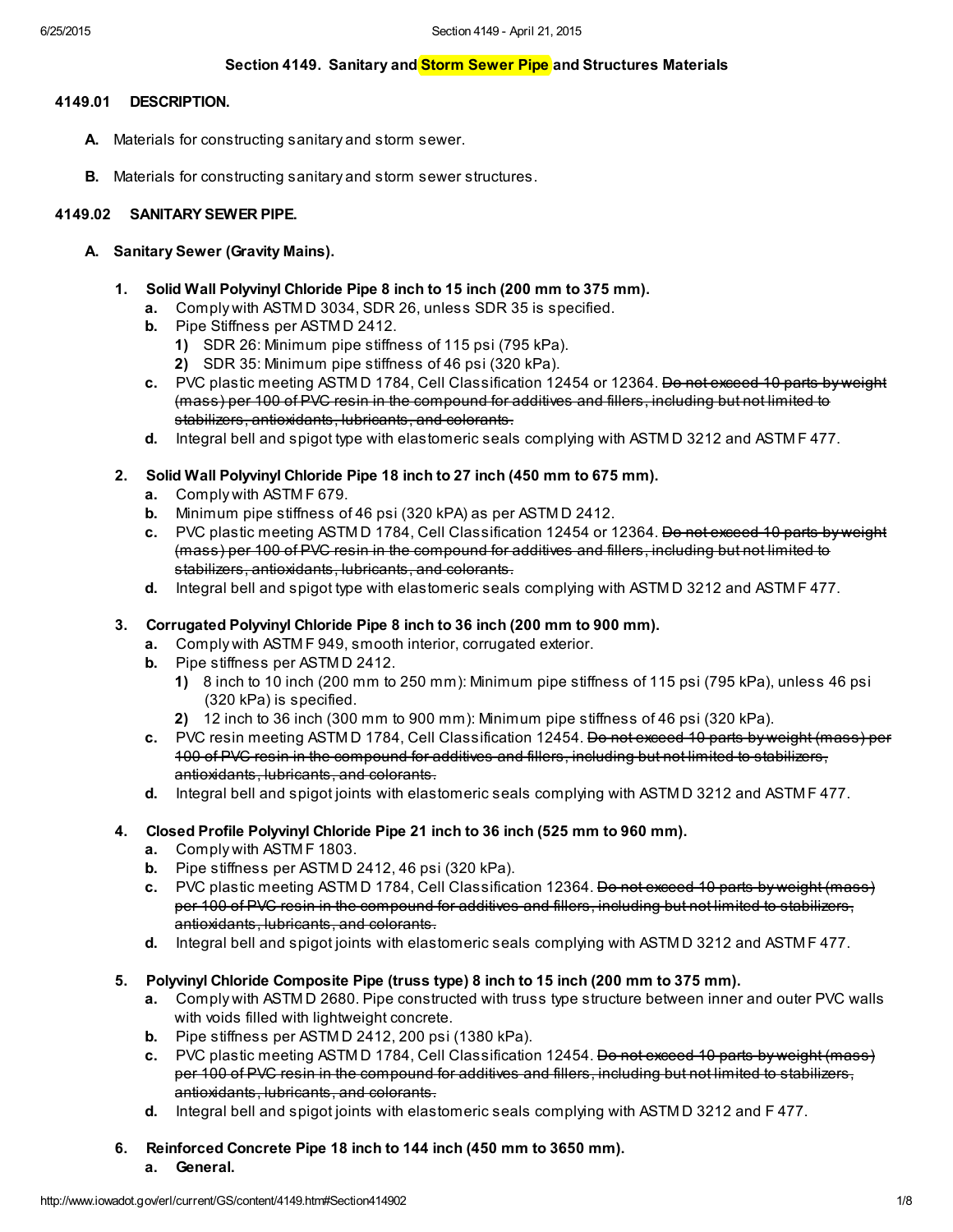- 1) Comply with [Section](http://www.iowadot.gov/erl/current/GS/content/2419.htm) 2419 and ASTM C 76/C 76M (AASHTO M 170/M 170M).
- 2) Minimum Class IV (3000 D), Wall B.
- 3) Tongue and groove joints.
- 4) Rubber O-ring flexible joint complying with ASTM C 443/C 443M (AASHTO M315/M315M).
- b. Pipe Lining.
	- 1) Coat interior pipe barrel and all joint surfaces with two-component coal-tar epoxy-polyamide black paint or approved equal.
	- 2) Lining Material: SSPC Specification No. 16, Table 1.
		- a) Minimum epoxy resin content 34% to 35% by dry film weight.
		- b) Minimum sag resistance 40 mils (1 mm).
		- c) Minimum solids 80% by volume.
	- 3) Apply according to the lining material manufacturer's recommendations.

## 7. Ductile Iron Pipe (DIP) 8 inch to 54 inch (200 mm to 1350 mm).

## a. General.

- 1) Comply with AWWA C151.
- 2) Minimum thickness Class 52.
- b. Interior Linings.
	- 1) Provide interior lining for ductile iron pipe and fittings used for all gravity sewers and drop connections.
	- 2) Use linings specifically designed for sanitary sewer applications, which may include calcium aluminate, polyethylene, ceramic epoxy, and coal tar epoxy. Other lining types may be allowed upon approval of the Engineer.
	- 3) Apply lining to interior of unlined ductile iron pipe and fittings according to the published specifications from the manufacturer.
	- 4) Seal all cut ends and repair field damaged areas according to the manufacturer's recommendations.

# c. Exterior Coating.

Asphalt.

d. Joints.

Push-on complying with AWWA C111.

## e. Fittings.

Mechanical complying with AWWA C110 or AWWW C153.

## f. Polyethylene Encasement.

- 1) Comply with AWWA C105.
- 2) Minimum thickness of 8 mils (200 µm).
- 3) Use for all ductile iron pipe and fittings in buried service.

## 8. Vitrified Clay Pipe 8 inch to 42 inch (200 mm to 1050 mm).

- a. Pipe and fittings complying with ASTM C 700.
- b. Compression joints complying with ASTM C 425 for plain end pipe or bell and spigot pipe.
- c. Test according to ASTM C 301.

# B. Sanitary Sewer Force Mains.

## 1. Ductile Iron Pipe 4 inch to 54 inch (100 mm to 1350mm). Apply Article 4149.02, A, 7. If joint restraints are specified, apply Article [4150.02,](http://www.iowadot.gov/erl/current/GS/content/4150.htm#Section415002C) C.

# 2. Polyvinyl Chloride Pipe.

Apply **Article [4150.02,](http://www.iowadot.gov/erl/current/GS/content/4150.htm#Section415002A) A**, for PVC pipe. Provide restrained joints when specified.

## 3. Sewage Air Release Valve.

## a. General.

Consists of an elongated tapered or conical body with outward-slanting walls and a float to operate (open and close) under pressure without spillage. Use a float with a flexible connection to the seal plug assembly to prevent irregular air release and protect the connecting rod. Ensure the bottom of the valve is sloped or funnel-shaped to encourage the accumulated sewage and solids to drain from the valve. Preserve a volume of air at all times between the liquid sewage and the seal plug assembly.

## b. Materials.

- 1) Body and Cover: Stainless steel, fiberglass-reinforced nylon, or other corrosion-resistant materials.
- 2) Internal Metal Components: Stainless steel.
- 3) Float: Stainless Steel, ASTM A 240/A 240M, Type 304, or foamed polypropylene.
- 4) Seal Plug Assembly: Stainless steel, foamed polypropylene, EPDM rubber, and reinforced nylon.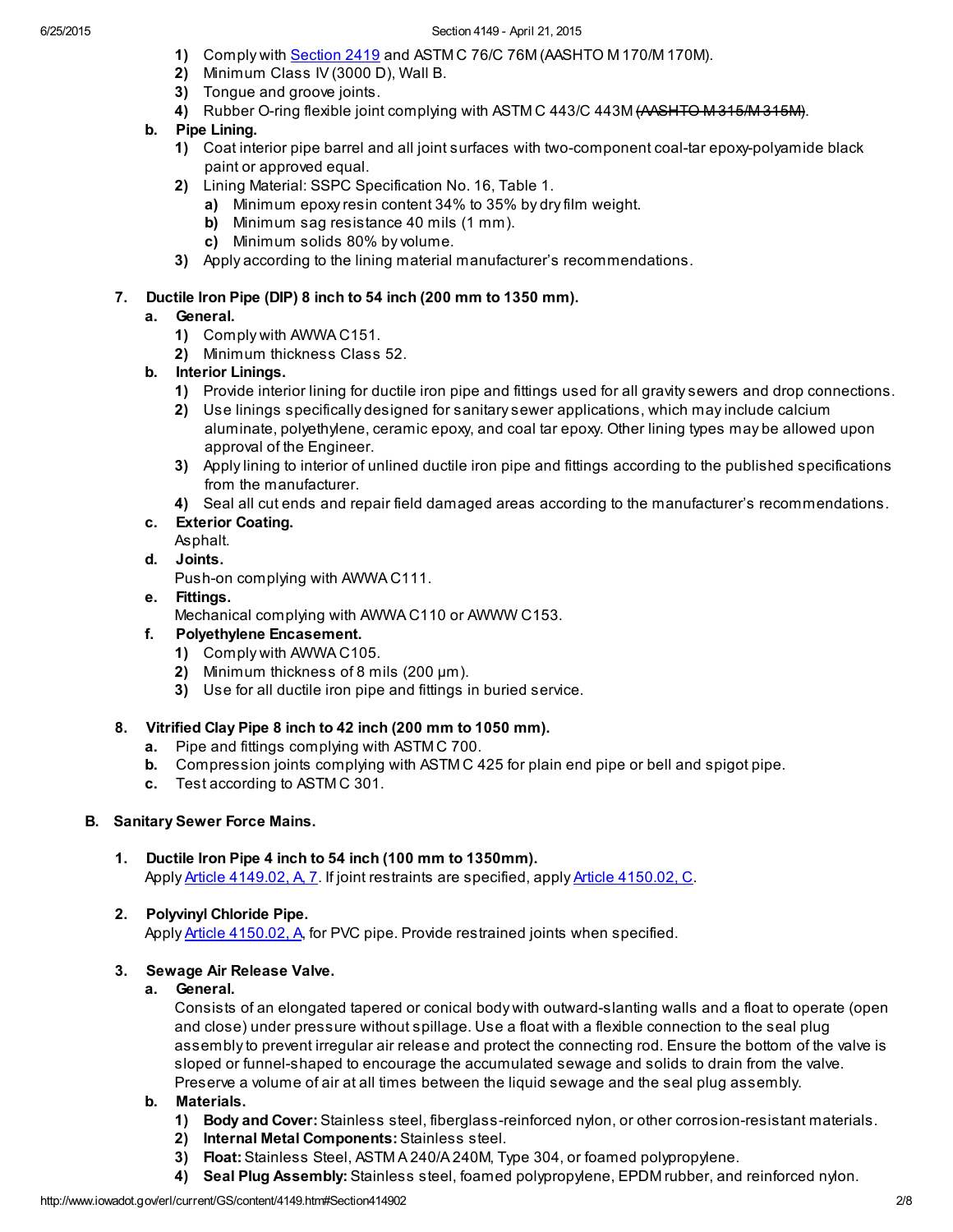c. Tapping Saddle.

Stainless steel or nylon. d. Pit.

Construct according to the contract documents.

## 4. Tracer Wire.

Apply Article [4150.02,](http://www.iowadot.gov/erl/current/GS/content/4150.htm#Section415002E) E, 2. Tracer wire will be required on all force mains.

## 5. Tracer Wire Station.

- a. Two internal terminals with shunt.
- b. Five to six foot (1.5 to 1.8 meter) plastic post (color as specified by the Engineer).
- c. Removable top cap with lock.
- d. Decals indicating: "Sewer Force Main" or similar language.

## C. Casing Pipe.

Apply **Article [2553.02,](http://www.iowadot.gov/erl/current/GS/content/2553.htm#Section255302C) C**, for casing pipe requirements.

## D. Sanitary Sewer Services.

## 1. Connection to Main.

#### a. PVC Main.

- 1) Preformed wye or tee service fitting with integral bell and spigot joints with elastomeric seals complying with ASTM D 3034 or ASTM F 949.
- 2) Preformed saddle wye or saddle tee for service tap complying with ASTM D 3034 or ASTM F 949.
- 3) PVC plastic meeting ASTM D 1784, Cell Classification 12454.

## b. PVC Composite Main.

- 1) Preformed wye or tee service fitting with integral bell and spigot joints with elastomeric seals complying with ASTM D 3212.
- 2) Preformed saddle wye or saddle tee for service tap complying with ASTM D 2680.

## c. RCP Main.

Preformed saddle wye or saddle tee service tap designed for use with RCP.

#### d. VCP Main.

- 1) Precast VCP wye or tee service fitting complying with ASTM C 700 for pipe and ASTM C 425 for compression joints.
- 2) Preformed saddle wye or saddle tee service tap designed for use with VCP.

#### e. DIP Main.

- 1) Use DIP wye or tee fittings complying with AWWA C110 or AWWA C153.
- 2) Preformed saddle wye or tee services tap designed for use with DIP. Cut the hole for the tap with equipment designed for that application.

#### 2. Wye and Tee Pipe Stop.

All saddle wye or saddle tee fittings must provide an integrally molded pipe stop in the branch for positive protection against service pipe insertion beyond the inside of sewer main pipe wall.

## 3. Service Pipe.

Use products as required by local plumbing code or regulations, if applicable. Otherwise use the following: a. PVC.

- 1) Comply with ASTM D 3034, minimum thickness SDR 23.5; minimum pipe stiffness of 153 psi (1055 kPa) as per ASTM D 2412.
- 2) PVC plastic meeting ASTM D 1784, Cell Classification 12454.
- 3) Integral bell and spigot type rubber gasket joint complying with ASTM D 3212.
- b. DIP.

As specified for sanitary sewer force main, including polyethylene encasement.

# 4. Connection to Existing Service.

Apply Article [4147.01,](http://www.iowadot.gov/erl/current/GS/content/4147.htm#Section414701H) H.

## E. Sanitary Sewer Service Relocations.

1. Apply the requirements of Article 4149.02, D, for all materials used for sanitary service relocation.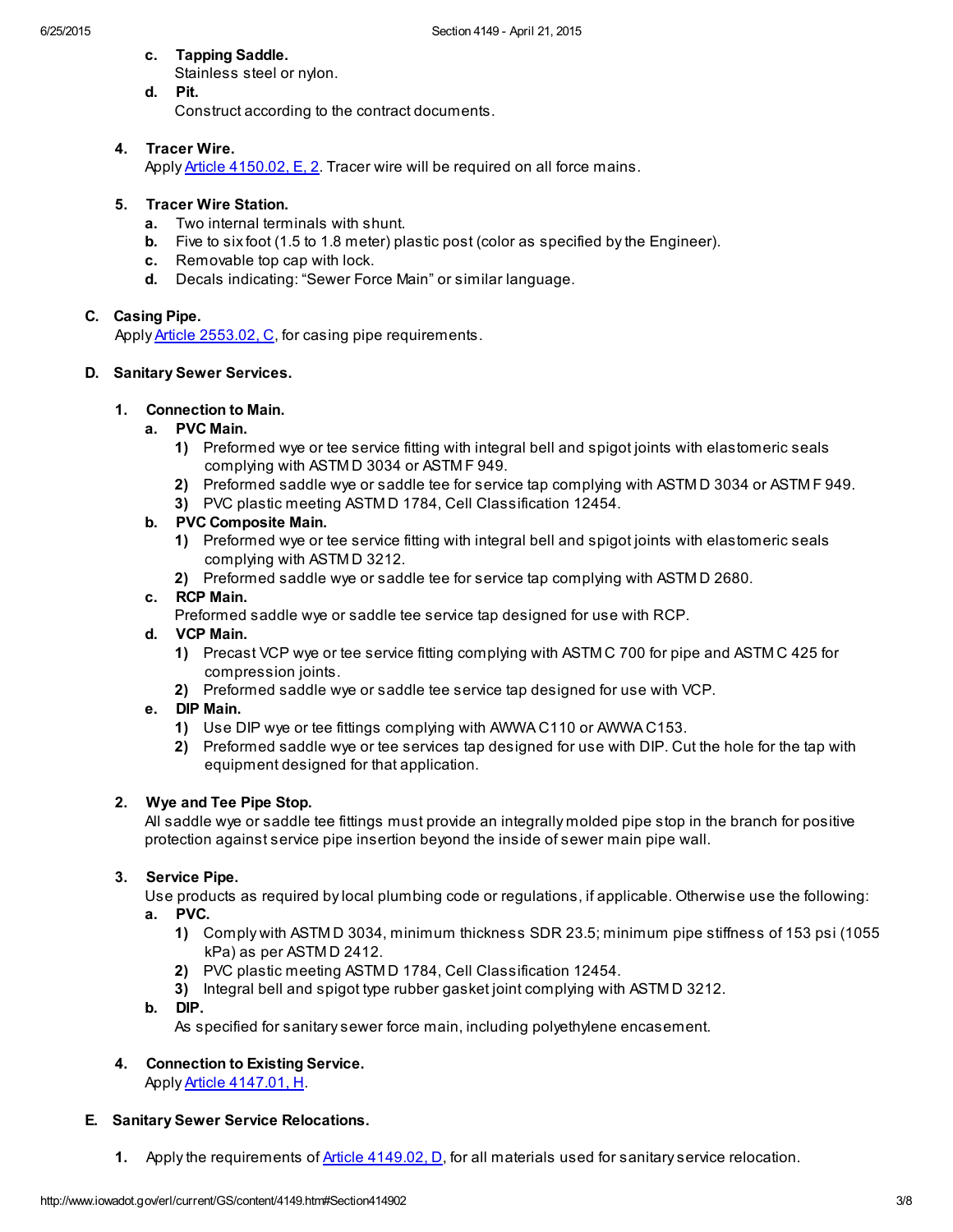2. Use the same nominal size as the existing service being relocated.

#### 4149.03 STORM SEWER PIPE.

#### A. Reinforced Concrete Pipe.

- 1. Comply with [Section](http://www.iowadot.gov/erl/current/GS/content/2419.htm) 2419 and ASTM C 76/C 76M.
- 2. Minimum Class 2000D (Class III, Wall B).
- 3. Tongue and groove joints with cold applied bituminous or rubber rope jointing materials, unless otherwise specified. If specified, use rubber O-ring or profile gasket complying with ASTM C 443/C 443M (AASHTO M 315/M 315M).
- 4. If specified, wrap exterior of each joint with engineering fabric.

#### B. Reinforced Concrete Arch Pipe.

- 1. Comply with [Section](http://www.iowadot.gov/erl/current/GS/content/2419.htm) 2419 and ASTM C 506/C 506M.
- 2. Minimum Class 2000D (A-III).
- 3. Use tongue and groove joints with cold applied bituminous or rubber rope gasket jointing materials, unless specified otherwise.
- 4. If specified, wrap exterior of each joint with engineering fabric.

#### C. Polyvinyl Chloride Pipe.

Use pipe complying with the following:

- 1. Types of PVC pipes:
	- a. Corrugated exterior, smooth interior, ASTM F 949.
	- b. Solid wall, ASTM D 3034 or ASTM F 679.
	- c. Closed profile, ASTM F 1803.
	- d. Composite, ASTM D 2680.
- 2. PVC plastic meeting ASTM D 1784, Cell Classification 12454. Do not exceed 10 parts by weight (mass 100 of PVC resin in the compound for additives and fillers, including but not limited to stabilizers, antioxidants, lubricants, and colorants.
- 3. Minimum pipe stiffness of 46 psi (320 kPa).
- 4. Integral bell and spigot joints with elastomeric seals according to ASTM D 3212 and ASTM F 477.

#### D. High Density Polyethylene Pipe.

Use pipe complying with the following:

- 1. AASHTO M 294, Type S corrugated exterior and smooth interior.
- 2. ASTM D 3350 minimum resin Cell Classification 335420 C.
- 3. Minimum pipe stiffness at 5% deflection complying with ASTM D 2412.
- 4. Integral bell and spigot joints with elastomeric seals complying with ASTM F 477.
- 5. Maximum 5% deflection of the average inside diameter by testing after [installation](http://www.iowadot.gov/erl/current/GS/content/2504.htm#Section250403L) according to Article 2504.03,  $L, 5.$

#### E. Jointing Material for Concrete Apron.

#### 1. Bituminous Jointing Material.

Use a cold-applied mastic sewer joint sealing compound recommended by the manufacturer for the intended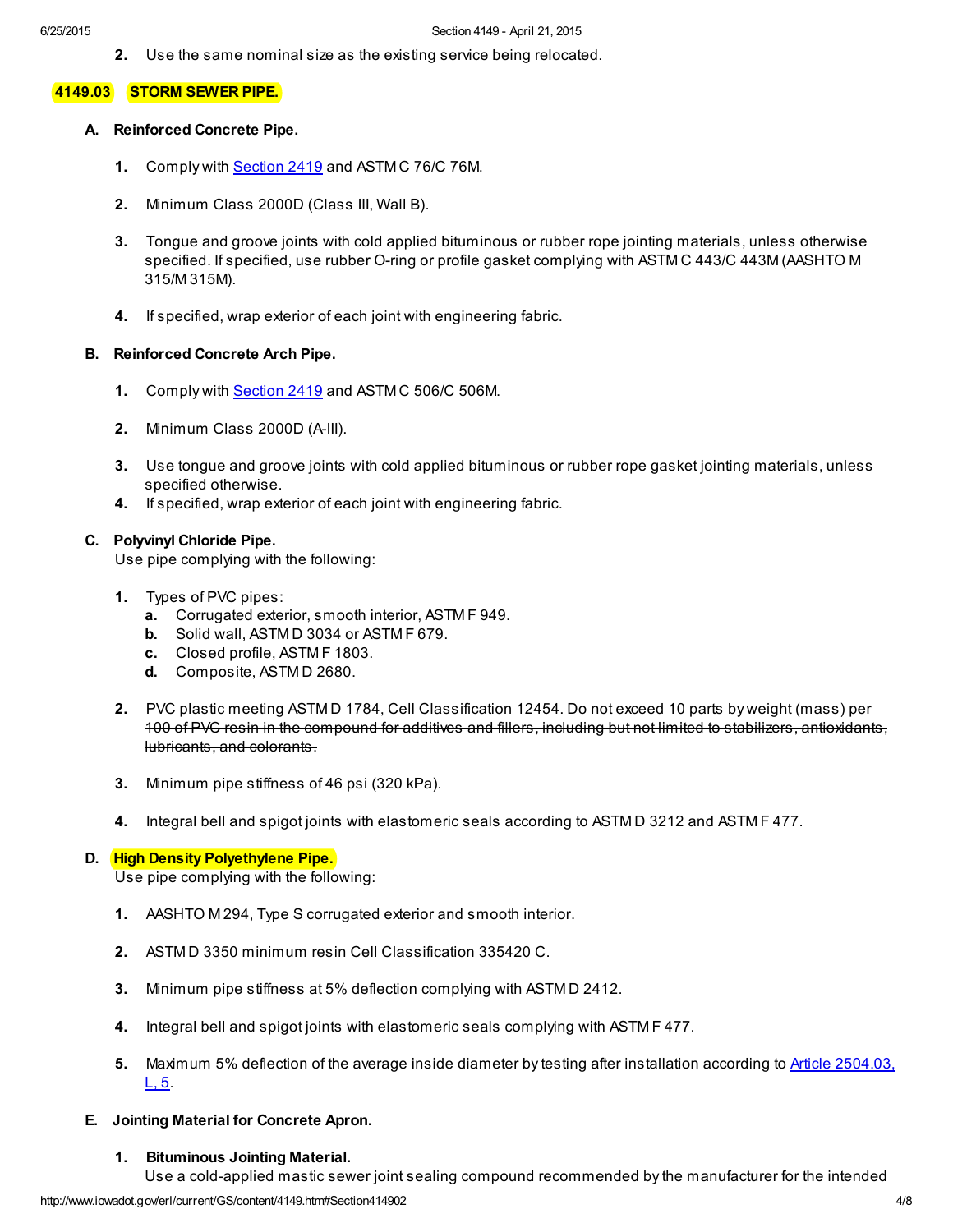use and approved by the Engineer. Comply with AASHTO M 198 ASTM C 990/C 990M.

- 2. Rubber Rope Gasket Jointing Material. Comply with ASTM C 990/C 990M.
- 3. Rubber O-Ring or Profile Gasket. Comply with ASTM C 443/C 443M (for RCP) or ASTM C 361/C 361M (for RCPP).
- F. Bituminous Joint Primer. Material intended for use in priming concrete joints. Comply with the requirements of ASTM D 41.
- G. Engineering Fabric. Apply Article [4196.01](http://www.iowadot.gov/erl/current/GS/content/4196.htm#Section419601).
- H. Non-Shrink Grout. Apply [Materials](http://www.iowadot.gov/erl/current/IM/content/491.13.htm) I.M. 491.13.
- I. Casing Pipe. Apply **Article [2553.02](http://www.iowadot.gov/erl/current/GS/content/2553.htm#Section255302)** for casing pipe requirements.

## 4149.04 SANITARY AND STORM SEWER STRUCTURES.

- A. Concrete.
	- 1. Precast: Comply with [Section](http://www.iowadot.gov/erl/current/GS/content/2419.htm) 2419 and ASTM C 478/C 478M
	- 2. Cast-in-place: Use Class C concrete. Apply [Section](http://www.iowadot.gov/erl/current/GS/content/2403.htm) 2403.

## B. Reinforcement.

Apply [Section](http://www.iowadot.gov/erl/current/GS/content/2404.htm) 2404.

C. Non-shrink Grout. Comply with [Materials](http://www.iowadot.gov/erl/current/IM/content/491.13.htm) I.M. 491.13.

#### D. Precast Riser Joints.

- 1. Joint Ends.
	- a. Use tongue and groove ends.
	- b. If cast-in-place base is used, provide bottom riser with square bottom edge.

#### 2. Joint Sealant.

- a. Sanitary Sewers.
	- 1) Rubber O-ring or Profile Gasket: Flexible joint complying with ASTM C 443/C 443M.
	- 2) Bituminous Jointing Material: Use a cold-applied mastic sewer joint sealing compound recommended by the manufacturer for the intended use and approved by the Engineer. Comply with AASHTO M 198 ASTM C 990/C 990M.
	- 3) Butyl Sealant Wrap: Comply with ASTM C 877/C 877M.

#### b. Storm Sewers.

All joint sealants used on sanitary sewers may also be used for storm sewers. The following may also be used.

- 1) Rubber Rope Gasket Jointing Material: Comply with ASTM C 990/C 990M.
- 2) Engineering Fabric Wrap: If specified in the contract documents, supply engineering fabric wrap complying with Article [4196.01.](http://www.iowadot.gov/erl/current/GS/content/4196.htm#Section419601)

#### E. Manhole or Intake Top.

- 1. Capable of supporting HS-20 loading.
- 2. Use eccentric cone on sanitary sewer manholes unless otherwise specified or allowed.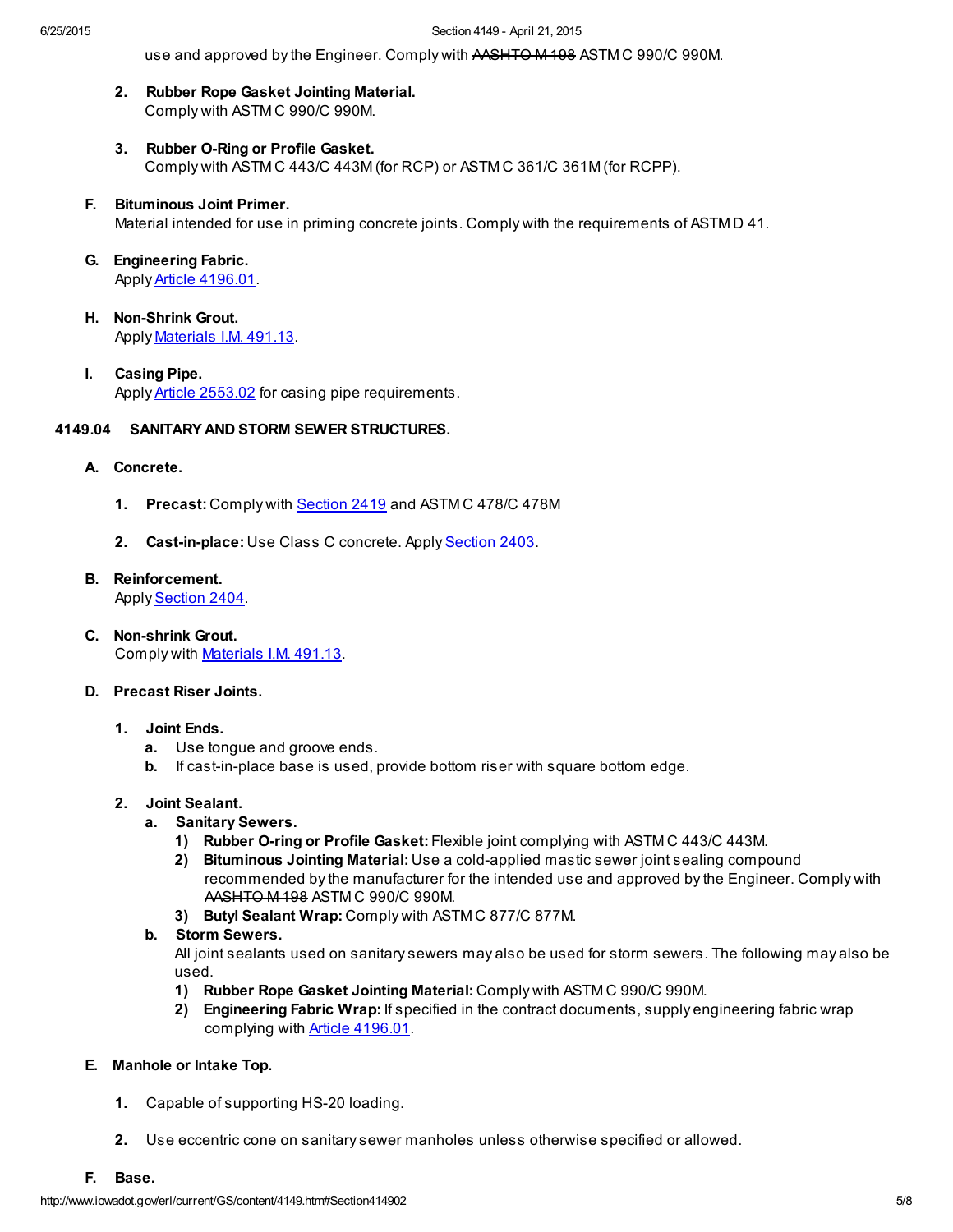#### 1. Sanitary Sewer Manhole.

- a. Circular Manhole: Integral base and lower riser section according to ASTM C 478/C 478M.
- b. All Other Manholes: Use precast or cast-in-place concrete base.

# 2. Storm Sewer Manhole.

Use precast or cast-in-place concrete base.

3. Intake. Use precast or cast-in-place concrete base.

#### G. Pipe Connections.

- 1. Flexible Watertight Gasket. Comply with ASTM C 923/C 923M.
- 2. Non-shrink Grout. Comply with [Materials](http://www.iowadot.gov/erl/current/IM/content/491.13.htm) I.M. 491.13.

## 3. Waterstop.

Provide elastomeric gasket that surrounds pipe and attaches with stainless steel bands and is designed to stop the movement of water along the interface between a pipe and a surrounding concrete collar.

#### H. Manhole or Intake Adjustment Rings (Grade Rings).

- 1. Use one of the following methods for grade adjustments of manhole or intake frame and cover assemblies:
	- a. Reinforced Concrete Adjustment Rings. Comply with ASTM C 478/C 478M. Provide rings free from cracks, voids, and other defects.
	- b. High Density Polyethylene Adjustment Rings. Comply with ASTM D 1248 for recycled plastic.
		- 1) Test and certify material properties by the methods in Table 4149.04-1:

| <b>Property</b>  | <b>Test Method</b> | <b>Acceptable Value</b>         |
|------------------|--------------------|---------------------------------|
| Melt Flow Index  | <b>ASTMD1238</b>   | $0.3$ to 30 g/10 min.           |
| Density          | ASTMD 792          | 0.94 to 0.98 $g/cm3$            |
| Tensile Strength | ASTMD 638          | 2000 to 5000 psi (14 to 35 MPa) |

#### Table 4149.04-1: Test Methods

- 2) Do not use polyethylene grade adjustment rings when they are exposed to HMA pavement.
- 3) When used in a single configuration, provide tapered adjustment ring with thickness that varies from 1/2 inch to 3 inches (13 mm to 75 mm).
- 4) Install adjustment rings on clean, flat surfaces according to the manufacturer's recommendations with the proper butyl rubber sealant/adhesive.
- 2. Ensure the inside diameter of the adjustment ring is not less than the inside diameter of the manhole frame or not less than the inside dimension of the intake grate opening.
- 3. Construct manholes and intakes with the following adjustment ring stack heights:
	- a. Minimum: 4 inches (100 mm) for new manholes and intakes.
	- b. Maximum: 12 inches (300 mm) for new manholes and intakes; 16 inches (400 mm) for existing manholes and intakes.

#### I. Castings (Ring, Cover, Grate, and Extensions).

## 1. Casting Materials.

- a. Gray Cast Iron. Comply with AASHTO M 306.
- b. Carbon Steel. Comply with ASTM A 36.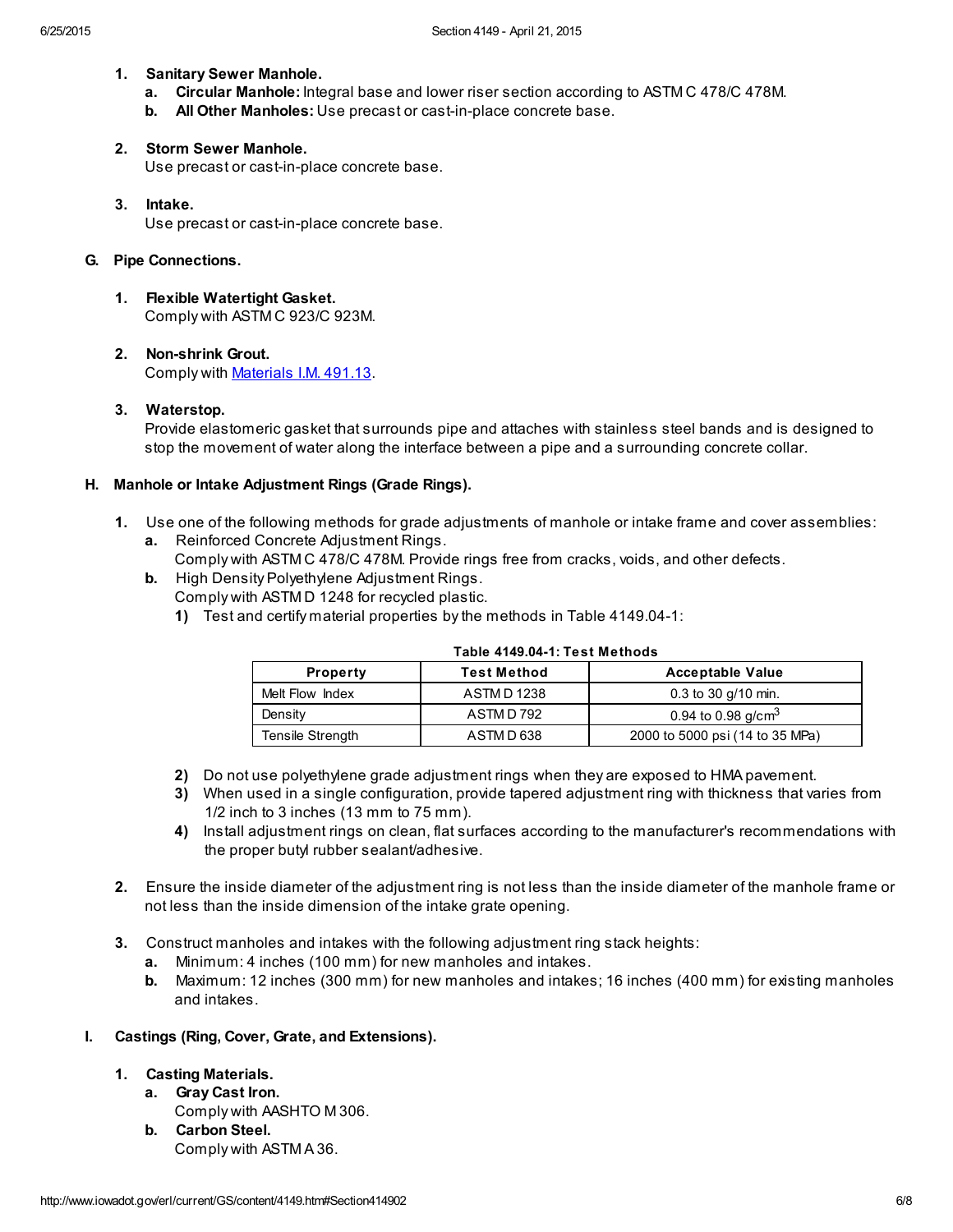# 2. Load Capacity.

Standard duty unless specified otherwise.

- a. Standard Duty: Casting certified for 40,000 pound (18,150 kg) proof-load according to AASHTO M 306.
- b. Light Duty: Casting certified according to requirements of AASHTO M 306 for a 16,000 pound (7260 kg) proof-load (HS-20). 40,000 pound (18,150 kg) proof-load is not required.

## 3. Casting Types.

## a. Manholes.

Refer to the contract documents.

- b. Intakes.
	- 1) Refer to the contract documents.
	- 2) Castings may include environmental symbols or messages, or both, such as "DUMP NO WASTE, DRAINS TO RIVER."

## c. Manhole Casting Extension Ring.

- 1) Match the dimensions of the existing ring and cover with an allowable diameter tolerance of -1/4 inch (6 mm) for the frame ridge and +1/4 inch (6 mm) for the cover recess.
- 2) Provide extension ring with height as required to raise the top of the casting to make it level or no more than 1/4 inch (6 mm) below the finished pavement surface. Maximum ring height is 3 inches (75 mm).

## J. Additional Materials for Sanitary Sewer Manholes.

## 1. Infiltration Barrier.

- a. External Chimney Seal.
	- 1) Rubber Sleeve and Extension.
		- a) Corrugated; minimum thickness of 3/16 inches (5mm), according to ASTM C 923/C 923M.
		- b) Minimum allowable vertical expansion of at least 2 inches (50 mm).
	- 2) Compression Bands.
		- a) One-piece band assembly to compress sleeve or extension against manhole and casting surfaces.
		- b) 16 gage ASTM A 240/A 240M, Type 304 stainless steel, minimum 1 inch (25 mm) width, minimum adjustment range of 4 inches (100 mm) more than the manhole outside diameter.
		- c) For standard two-piece castings, shape top band to lock sleeve to manhole frame's base flange. For three-piece adjustable castings, shape top band to lock sleeve to upper piece of adjustable frame.
		- d) Stainless steel fasteners complying with ASTM F 593 and ASTM F 594, Type 304.

## b. Internal Chimney Seal.

## 1) Rubber Sleeve and Extension.

- a) Double pleated, minimum thickness 3/16 inch (5 mm) thick, according to ASTM C 923/C 923M.
- b) Minimum allowable vertical expansion of at least 2 inches (50 mm).
- c) Integrally formed expansion band recess top and bottom with multiple sealing fins.

## 2) Expansion Bands.

- a) One-piece band assembly to compress sleeve or extension against manhole and casting surfaces to make a watertight seal.
- b) 16 gage ASTM A 240/A 240M, Type 304 stainless steel, minimum 1 inch (25 mm) width, minimum adjustment range of 2 inches (50 mm) more than the manhole inside diameter.
- c) Positive stainless steel locking mechanism permanently securing band in its expanded position after tightening.

## c. Molded Shield.

#### 1) Barrier Shield.

- a) Medium Density polyethylene, according to ASTM D 1248.
- b) Certified for 40,000 pound (18,150 kg) proof-load according to AASHTO M 306.
- c) Diameter to match cone section and internal dimension of casting.

## 2) Sealant.

Butyl material according to AASHTO M 198.

## 2. Riser Section Coating.

- a. Exterior: When exterior waterproof coating is specified, provide bituminous or coal tar coating.
- b. Interior: When interior manhole lining is specified, provide lining according to **Article 4149.02, A** (lined, reinforced concrete pipe).